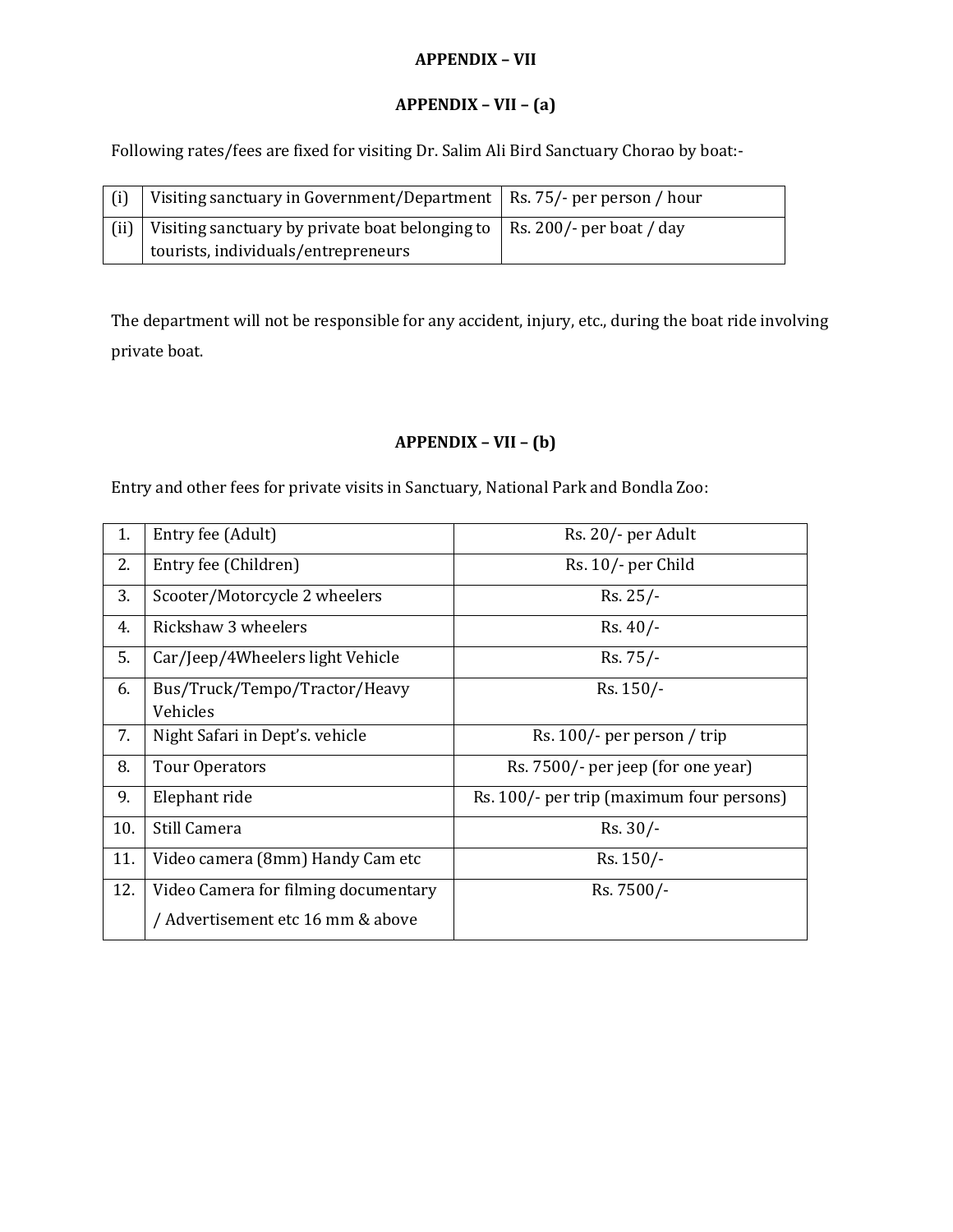# **APPENDIX – VII – (c)**

| Sr. No. | Type of Accommodation                                                                                                                                                                                                                                                                                                                                                                                                            | Occupancy             | <b>Revised Rate</b>              | Check out time |
|---------|----------------------------------------------------------------------------------------------------------------------------------------------------------------------------------------------------------------------------------------------------------------------------------------------------------------------------------------------------------------------------------------------------------------------------------|-----------------------|----------------------------------|----------------|
| 1.      | Adult (Indian)                                                                                                                                                                                                                                                                                                                                                                                                                   |                       | Rs. 20/- (per head)              | 12.00 noon     |
| 2.      | Adult (Foreigners)                                                                                                                                                                                                                                                                                                                                                                                                               |                       | Rs. 20/- (per head)              | $-do-$         |
| 3.      | Child/Student (upto 12th Standard)<br>(Indian / Foreigners)                                                                                                                                                                                                                                                                                                                                                                      |                       | Rs. 10/- (per head)              | $-do-$         |
| 4.      | 3 wheelers rickshaw etc                                                                                                                                                                                                                                                                                                                                                                                                          |                       | Rs. 40/-                         | $-do-$         |
| 5.      | Scooter/Motorcycle 2 wheelers                                                                                                                                                                                                                                                                                                                                                                                                    |                       | Rs. 25/-                         | $-do-$         |
| 6.      | Car/Jeep/4Wheelers light Vehicle<br>(other than licenced/registered<br>vehicle)                                                                                                                                                                                                                                                                                                                                                  |                       | Rs. 75/-                         | $-do-$         |
| 7.      | Bus/Truck/Tempo/Tractor/Heavy<br>Vehicles                                                                                                                                                                                                                                                                                                                                                                                        |                       | Rs. 150/-                        | $-do-$         |
| 8.      | Still Camera                                                                                                                                                                                                                                                                                                                                                                                                                     |                       | Rs. 30/-                         | $-do-$         |
| 9.      | Video camera (8mm) Handy Cam etc                                                                                                                                                                                                                                                                                                                                                                                                 |                       | Rs. 150/-                        | $-do-$         |
| 10.     | Video Camera for filming<br>documentary / Advertisement etc<br>16 mm & above                                                                                                                                                                                                                                                                                                                                                     | Per day<br>Camera     | Rs. 7500/- per day<br>per camera | $-do-$         |
| 11.     | Camping inside the sanctuary at the<br>specified spots/sites with their own<br>tent & other equipments. The<br>permission for this will be given by<br>Director (Dy. Conservator of Forests<br>/ Asstt. Conservator of Forests).<br>Whether to give permission or not<br>for camping inside wildlife protected<br>area is at the discretion of the<br>Director (Dy. Conservator of<br>Forests/Asstt. Conservator of<br>Forests). | Per day<br>per person | Rs. 100/- per<br>person          | $-do-$         |

Entry and other fees for private visits in Bhagwan Mahavir Sanctuary & Mollem Nation Park